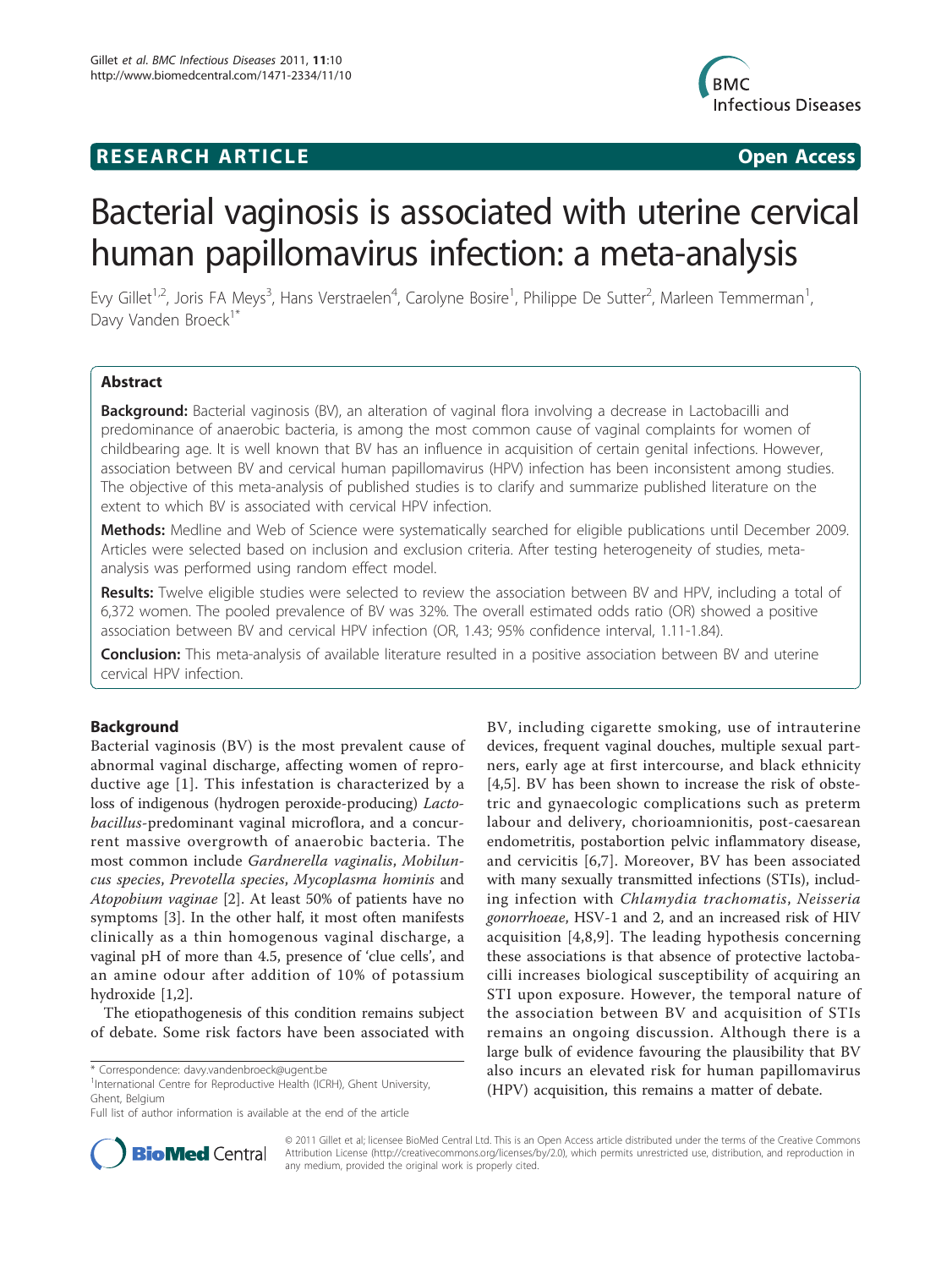It is well known that infection with oncogenic HPV, a sexually transmitted DNA virus, is the central etiological agent in the development of cervical cancer. Persistent HPV infection is a prerequisite for progression to highgrade lesions [\[10](#page-7-0)]. However, few HPV infections persist and progress to cervical cancer [\[11\]](#page-7-0). The vast majority cause no or only mild cytological abnormalities that may go undetected and regress to normalcy [[11](#page-7-0)]. It is unknown why high risk HPV infection is cancerous in some women whereas in others it is eradicated. Individual differences in immunological defence may be one explanation [[12](#page-7-0)]. Local cervical factors may determine the outcome of HPV. For this reason, there is a lot of interest in studying factors predisposing towards acquisition and persistence of this infection.

In contrast with cervical HPV infection, BV is associated with major changes in the vaginal environment. Because women with BV possess a Lactobacillus-poor flora, their changes in the vaginal ecosystem may provide biological plausibility for an increased risk or reactivation of HPV infection. Little is known about how the changed vaginal milieu in BV influences mucosal susceptibility for HPV, or vice versa, how infection with STIs in general influences the vaginal environment. The magnitude of association between BV and HPV has varied in epidemiological studies and remains controversial, yielding conflicting results and ranging from absence of any association [[13\]](#page-7-0) to a clear positive relationship [\[14](#page-7-0)].

To examine this controversial literature in more detail, a meta-analysis of available literature on the association between BV and cervical HPV infection was conducted. Estimates of association between BV and HPV are presented for HPV prevalence studies and analyzed for publication bias and heterogeneity.

## Methods

## Literature search

Relevant studies on association between BV and HPV infection were identified through an extensive search of Medline, based on the following keywords: 'bacterial vaginosis', 'bacterial infections or vaginitis', 'BV', 'Gardnerella', and 'dysbacteriosis', in combination with 'human papillomavirus', 'papillomavirus infections', 'HPV' or 'cervical screening'. This search yielded 349 different published articles. Web of Science was further searched using the same strings, and yielding a total of 115 different publications. Only one additional eligible article was found beyond the Medline search [[15\]](#page-7-0). Studies that addressed the relationship between BV and cervical HPV infection were reviewed for predefined eligibility criteria. Two authors independently reviewed and evaluated critically all studies for inclusion (EG and DVB). Figure [1](#page-2-0) summarizes the study selection process.

Eligible studies needed a clear description of diagnostic methods used for detecting both BV and HPV. There was no restriction in study design. Articles were included if they either reported odds ratios and corresponding 95% confidence intervals (CI) representing the magnitude of association between BV and cervical HPV infection, or presented data for calculation.

Reference lists of relevant papers and reviews were examined to identify further articles. Studies were limited to those written in English. We stopped our literature search in December 2009, but there was no publication starting-date limitation. The meta-analysis was restricted to original articles (no expert opinions, editorials or reviews). Conference abstracts and other unpublished articles were excluded, as these could not be systematically reviewed and data could not be verified. This metaanalysis was based on the Meta-analysis Of Observational Studies in Epidemiology (MOOSE) guidelines [[16](#page-7-0)].

## Data abstraction and selection criteria

For each study, the following data were extracted: first author, year of publication, country where the study was conducted, study design, number of cases enrolled, study population, age range of participants, method of HPV diagnosis and HPV prevalence, BV diagnostic criteria, and BV prevalence.

Participants were categorized in four groups: women referred to colposcopy clinic because of an abnormal Pap-smear (referred), women attending family planning/ obstetrics and gynaecology clinics (attendees), screening population, and mixed patient groups (referred, attendees and screened). In most studies, pregnancy was an exclusion criterion. Only one study included pregnant women [\[14\]](#page-7-0). Another study enrolled HIV positive and high-risk HIV uninfected women [\[17](#page-7-0)].

BV prevalence was recorded as an estimate of BV in the study population. Diagnostic criteria for BV included Nugent's scoring system, Amsel clinical criteria, modified Amsel criteria, and presence of clue cells. In Nugent's scoring system (BV when score  $\geq$  7), the most accurate method, Gram-stained vaginal smears are assessed for average number of bacterial morphotypes seen per oil immersion field (magnification 100 times). Briefly, large gram-positive rods (Lactobacilli) were scored inversely from 0 to 4, small Gram-variable or gram-negative rods (Gardnerella and Bacteroides spp) from 0 to 4, and curved gram-variable rods (typically Mobiluncus spp) scored from 0 to 2 [[3](#page-7-0)]. Amsel criteria define BV as presence of any three of the following characteristics: [[1](#page-7-0)] homogeneous white grey discharge that sticks to the vaginal walls; [[2](#page-7-0)] vaginal fluid pH > 4.5; [\[3](#page-7-0)] release of fishy amine odour from vaginal fluid when mixed with 10% potassium hydroxide (positive whiff test); and [[4](#page-7-0)] clue cells visible on wet mount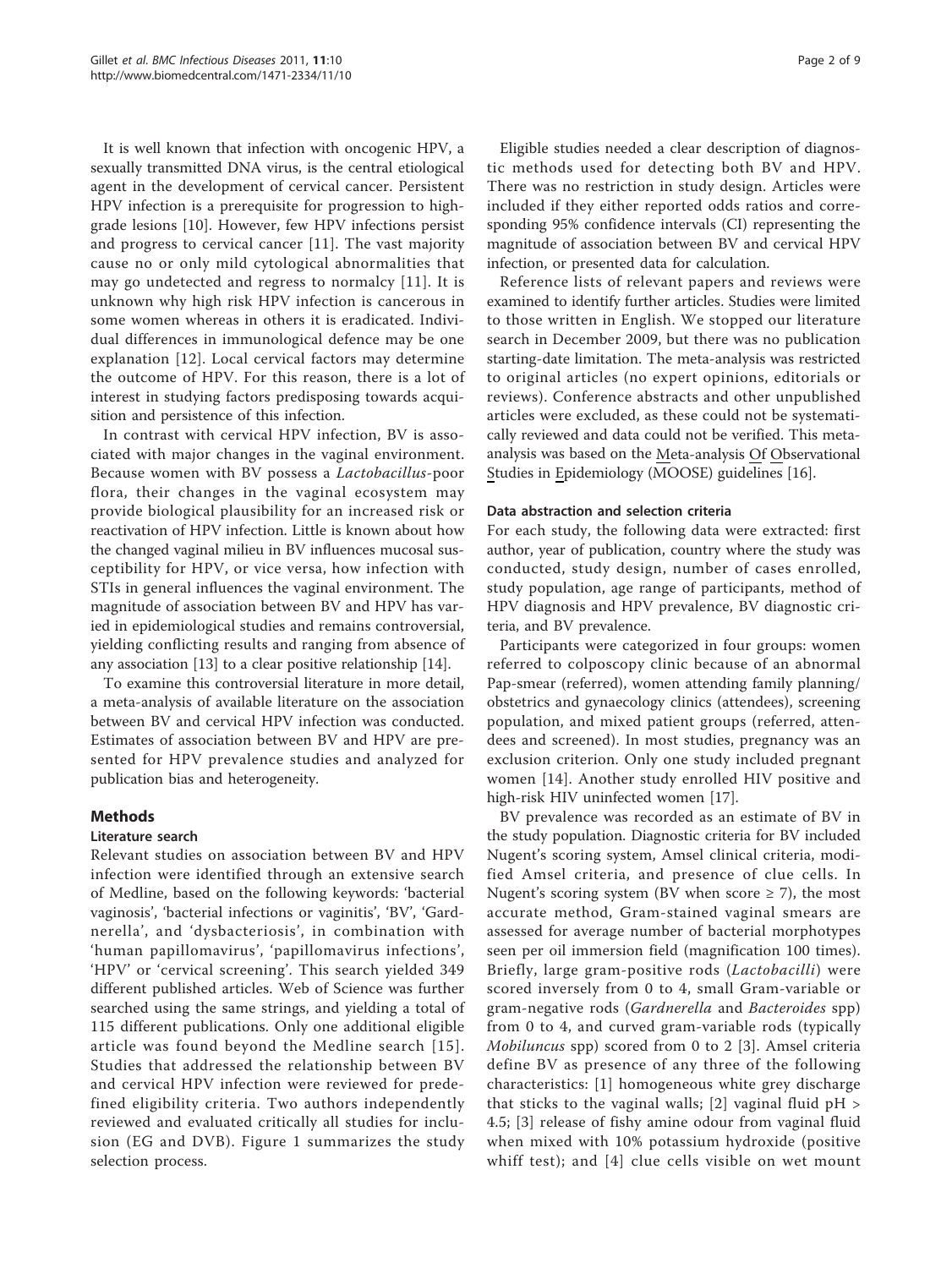<span id="page-2-0"></span>

microscopy [[3\]](#page-7-0). Modification of Amsel criteria included diagnosing BV when only two of these four elements were present (Peters et al. [[18\]](#page-7-0) used clue cells and positive whiff test). Diagnosing BV only through presence of clue cells on wet smear or more than 20% clue cells on Papanicolaou smear was also considered an inclusion criteria, since this is confirmed by previous studies to be an accurate method and good predictor for BV [\[19\]](#page-7-0).

Studies eligible for inclusion detected cervical HPV infection with Polymerase Chain Reaction (PCR) or Fluorescent In Situ Hybridization (FISH). Koilocytosis was not considered specific enough for HPV detection. A list of studies included in the analysis and a digest of information extracted is given in Table [1](#page-3-0).

## Statistical analysis

Meta-analysis was conducted for twelve studies that fulfil the above-reported criteria [[13](#page-7-0)-[15,17](#page-7-0),[18](#page-7-0),[20](#page-7-0)-[26](#page-7-0)], using packages for STATA provided by Sterne et al. [[27\]](#page-7-0). Odds ratios and their respective standard errors were calculated from the provided raw data. For the remaining studies, crude odds ratios and standard errors as reported in the article were used [\[17,24\]](#page-7-0). The resulting set of odds ratios were combined into a summary estimate of the association between BV and HPV using the random effects model of DerSimonian and Laird [\[28\]](#page-7-0) and results were visualised in a forest plot. Evidence of publication bias was ruled out by funnel plot [[29\]](#page-7-0) and statistically evaluated for asymmetry using the Begg rank correlation [\[30\]](#page-7-0). Homogeneity of effects across studies was assessed using Cochran's Q test [[31](#page-7-0)] and quantified by Higgins and Thompson's I2 [[32](#page-7-0)]. Relative influence of different studies was evaluated by estimating the combined odds ratio after omitting one study at a time. Cumulative analysis, in which studies were added in order of descending variance on odds ratios, was done to rule out a potential small-study effect.

## Results

#### Study identification and description

Initial search gave rise to 406 unduplicated articles. Titles and abstracts were reviewed, and 51 out of 406 articles were considered of interest. These were retained for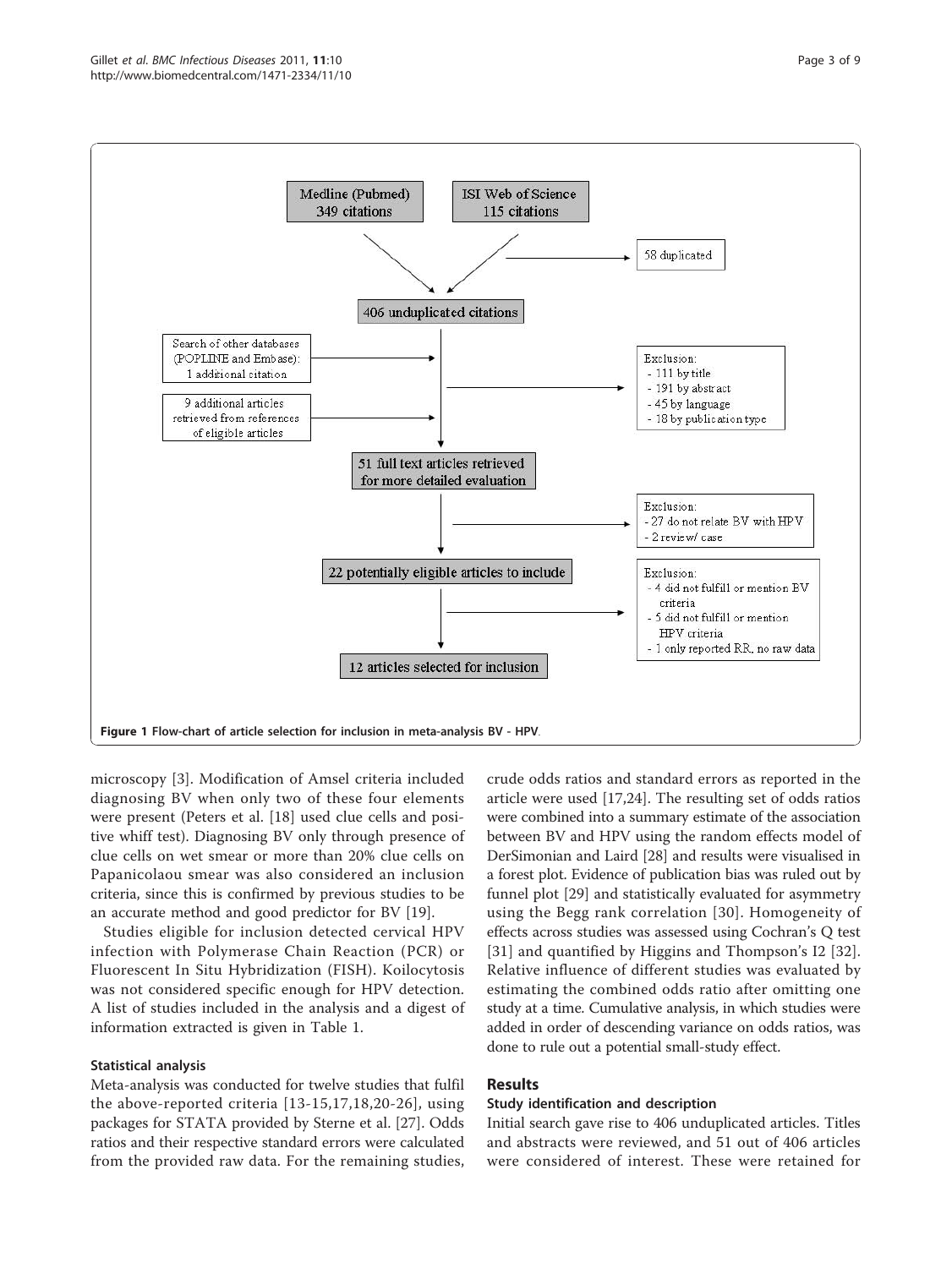| Year of<br>publication | <b>Authors</b>           | Country            | Study<br>Design | Nr cases<br>enrolled | Participants                     | Age range<br>(Years)     | <b>HPV</b><br>Diag | <b>HPV Prev</b><br>(% ) | <b>BV</b><br>Diag | <b>BV Prev</b><br>(%) |
|------------------------|--------------------------|--------------------|-----------------|----------------------|----------------------------------|--------------------------|--------------------|-------------------------|-------------------|-----------------------|
| 1995                   | Peters et al<br>$[18]$   | <b>Netherlands</b> | CS.             | 280                  | referred                         | $20 - 66$                | <b>PCR</b>         | 71.1                    | Mod<br>Amsel      | 20.0                  |
| 1997                   | Sikström et al<br>$[20]$ | Sweden             | <b>CS</b>       | 972                  | attendees                        |                          | <b>FISH</b>        | 6.8                     | Amsel             | 13.0                  |
| 2001                   | Castle et al<br>$[21]$   | Costa Rica         | <b>CS</b>       | 8582                 | screened                         |                          | PCR                | 59.6                    | Nugent            | 37.8                  |
| 2003                   | Mao et al[23]            | <b>USA</b>         | FU              | 516                  | screened                         | $18 - 24$                | <b>PCR</b>         | 22.8                    | Amsel             | 3.0                   |
| 2003                   | Boyle et al<br>$[22]$    | UK                 | <b>CS</b>       | 379                  | attendees                        | $16 - 58$                | PCR                | 21.1                    | Amsel             | 30.9                  |
| 2004                   | da Silva et al<br>$[14]$ | Brazil             | <b>CS</b>       | 52                   | attendees                        | $15 - 35$                | PCR                | 50.0                    | Amsel             | 34.6                  |
| 2005                   | Watts et al<br>$[17]^*$  | <b>USA</b>         | <b>CS</b>       | 2229                 | attendees (HIV and<br>high-risk) | $\overline{\phantom{a}}$ | PCR                | 56.1                    | Nugent            | 43.7                  |
| 2005                   | Samoff et al<br>$[24]$ * | <b>USA</b>         | FU              | 151                  | attendees                        | $13 - 19$                | PCR                | 53.5                    | Nugent            | 47.2                  |
| 2008                   | Figueiredo et<br>al[15]  | Brazil             | <b>CS</b>       | 228                  | referred                         |                          | <b>PCR</b>         | 84.2                    | Clue<br>cells     | 17.0                  |
| 2009                   | Verteramo et<br>al[26]   | Italy              | CS              | 857                  | attendees                        | $17 - 58$                | PCR                | 31.0                    | Amsel             | 6.3                   |
| 2009                   | Nam et al[25]            | South-<br>Korea    | <b>CS</b>       | 510                  | referred                         |                          | PCR                | 69.1                    | Amsel             | 11.0                  |
| 2009                   | Rahkola et al<br>$[13]$  | Finland            | <b>CS</b>       | 328                  | mix                              | $18 - 69$                | PCR                | 53.3                    | Clue<br>cells     | 15.2                  |

<span id="page-3-0"></span>Table 1 Characteristics of the selected studies included in the meta-analysis BV - HPV

\*\* Prevalence and incidence study.

Abbreviations: HPV = Human Papillomavirus; BV = Bacterial vaginosis, PCR = Polymerase Chain Reaction, FISH = Fluorescent In Situ Hybridization, CS = Crosssectional study, FU = Follow-up study, Diag = diagnosis, Prev = Prevalence.

Participants: referred (women referred to colposcopy clinic because of abnormal Pap-smear), attendees (women attending family planning or obstetrics and gynaecology clinics), screened (population sample, screening), mix (referred, attendees and/or screened).

detailed evaluation, and 12 were finally retrieved for statistical analysis (Figure [1\)](#page-2-0). Reasons for exclusion in the last step of our search strategy included: studies using koilocytosis as criterion for HPV detection [[33](#page-7-0)-[36](#page-7-0)], studies not describing their methodology of diagnosis [[37](#page-8-0),[38](#page-8-0)], and studies using presence of Gardnerella vaginalis [\[39,40\]](#page-8-0) or Grade II vaginal flora (according to Schröder et al.) [\[41\]](#page-8-0) to diagnose BV.

Twelve eligible articles were identified, including a total of 6,372 women. These studies reported thirteen different estimates of association between BV and HPV prevalence for twelve study populations. One study reported estimates using two different methods of BV diagnosis, i.e. Amsel and presence of clue cells [[20\]](#page-7-0). The estimate based on the most stringent method (Amsel) was used for meta-analysis.

Most studies using adjusted odds ratios (AOR) did not describe clearly potential confounders and methods used. Consequently, the reported AOR could not be compared between studies. Therefore, where possible, raw data were retrieved for statistical analysis. Two studies did not mention raw data, hence only the reported crude odds ratios could be used [[17,24](#page-7-0)]. One study was excluded [[42\]](#page-8-0), because only crude and adjusted relative risks were described (crude RR, 1.20; 95% CI, 0.89-1.62; RR adjusted for ethnicity, sexual partners in past year and douching in past month, 1.08; 95% CI 0.82-1.42).

Studies included in the meta-analysis comprised ten cross-sectional studies [[13](#page-7-0)-[15,17,18,20-22,25,26\]](#page-7-0) and two follow up studies [[23,24\]](#page-7-0). One study measured additional incidence rates (defined as recruiting HPV-negative women and prospectively measuring incident HPV infection), but only baseline data was extracted for meta-analysis (odds ratio for incidence study, 1.41; 95% CI 1.25-1.59) [[17](#page-7-0)].

Regarding geographical location, four studies were conducted in low-income [[14](#page-7-0),[15,21,25](#page-7-0)] and eight in developed countries [\[13,17,18,20](#page-7-0),[22](#page-7-0)-[24,26](#page-7-0)]). Five studies were conducted in Europe [[13,18,20,26](#page-7-0),[43\]](#page-8-0), three in the United States [[17](#page-7-0),[23,24](#page-7-0)], three in South-America [[14](#page-7-0),[15](#page-7-0),[21\]](#page-7-0), and one in Asia [[25](#page-7-0)]. Eligible studies performed in Africa were not found.

## Diagnosis and prevalence of bacterial vaginosis

BV was diagnosed either using clinical Amsel or modified Amsel criteria in seven out of twelve studies [[14,18](#page-7-0),[20](#page-7-0),[23](#page-7-0),[25](#page-7-0),[26](#page-7-0)[,43\]](#page-8-0), Nugent's score in three out of twelve studies [\[17,21](#page-7-0),[24\]](#page-7-0) and presence of clue cells in two out of twelve studies [[13](#page-7-0),[15\]](#page-7-0). BV prevalence ranged from 3.0% in sexually active university students ranged 18-24 years in the USA [[23\]](#page-7-0) to 47.2% in sexually active women ranged 13-19 years in the USA attending a primary care clinic [[24](#page-7-0)]. Large variation in reported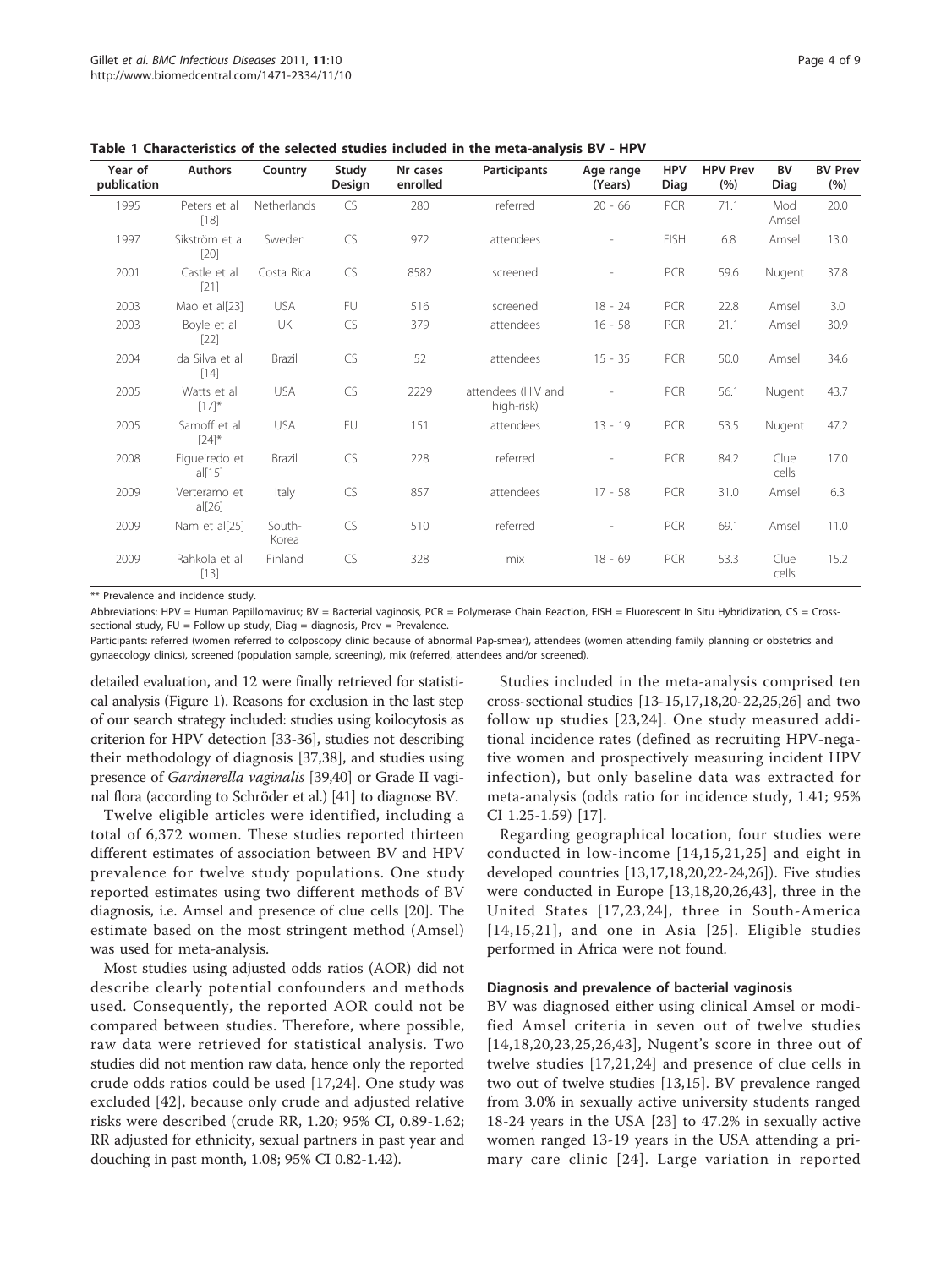<span id="page-4-0"></span>prevalence figures can be attributed to differing recruitment strategies, inclusion of different patient populations, and variation in diagnostic criteria. Pooled BV prevalence was 31.2% (95% CI, 12.3%-51.6%).

Prevalence of BV using Nugent's criteria was consistently higher as opposed to studies using clinical Amsel criteria or presence of clue cells, ranging from 37.8 to 47.2%. Prevalence of BV using Amsel criteria and presence of clue cells ranged from 3.0 to 34.6% and from 15.2 to 20.2% respectively. Pooled prevalence of BV in low-income countries was 35.8% (95% CI, 20.8%-50.9%) while in developed countries it was 24.8% (95% CI, 12.4%-37.2%).

## Bacterial vaginosis - cervical human papillomavirus association

Study

Peters et al (1995)

Castle et al (2001)

Mao et al (2003)

Boyle et al (2003)

da Silva et al (2004)

Watts et al (2005)

Samoff et al (2005)

Figueiredo et al (2008)

Verteramo et al (2009)

Nam et al (2009)

Rahkola et al (2009)

Overall (I-squared =  $60.8\%$ , p =  $0.003$ )

Sikstrom et al (1997)

 $\mathbb{D}$ 

Analysis of the association between BV and cervical HPV infection shows that HPV prevalence is significantly higher in BV positive women in only three out of

twelve studies compared to women without BV [[14,17,23\]](#page-7-0). Figure 2 represents reported odds ratios with their 95% CI for the likelihood of detecting cervical HPV in presence of BV, weight given to each study in random effects model, and combined odds ratio with 95% CI. Odds ratios in different studies ranged from 0.60 [[13](#page-7-0)] to 6.42 [[14](#page-7-0)]. The combined odds ratio for included cross-sectional studies was 1.43 (95% CI, 1.11- 1.84,  $p = 0.005$ ), indicating a positive association between BV and cervical HPV infection.

A funnel plot confirmed lack of obvious publication bias as no clear asymmetry could be detected (Figure [3](#page-5-0)). Also Begg's rank correlation test could not detect a significant publication bias ( $z = 0.82$ ,  $p > 0.05$ ). Included studies showed clear heterogeneity according to Cochran's Q test ( $\chi^2$  = 28.8, p < 0.01). About 60% of the total variation could be explained by heterogeneity between samples ( $I2 = 60.8$ ). Two studies  $[14,15]$  $[14,15]$  $[14,15]$  $[14,15]$  $[14,15]$ reported higher odds ratios than can be expected in a

ES (95% CI)

 $1.28(0.66, 2.50)$ 

 $1.83(0.94, 3.57)$ 

 $0.80(0.44, 1.44)$ 

2.42 (1.64, 3.57)

1.03 (0.56, 1.89)

6.42 (1.72, 23.90)

 $1,28$  (1.16, 1.41)

 $1,30(0.61, 2.76)$ 

3.92 (0.90, 17.09)

1.71 (0.98, 2.99)

 $1,60(0.81, 3.14)$ 

 $0.60(0.30, 1.19)$ 

1.43 (1.11, 1.84)

٩

Weight

7.84

7.84

8.93

 $12.42$ 

8.61

3.02

17.21

6.84

 $2.50$ 

 $9.41$ 

7.76

7.62

100.00

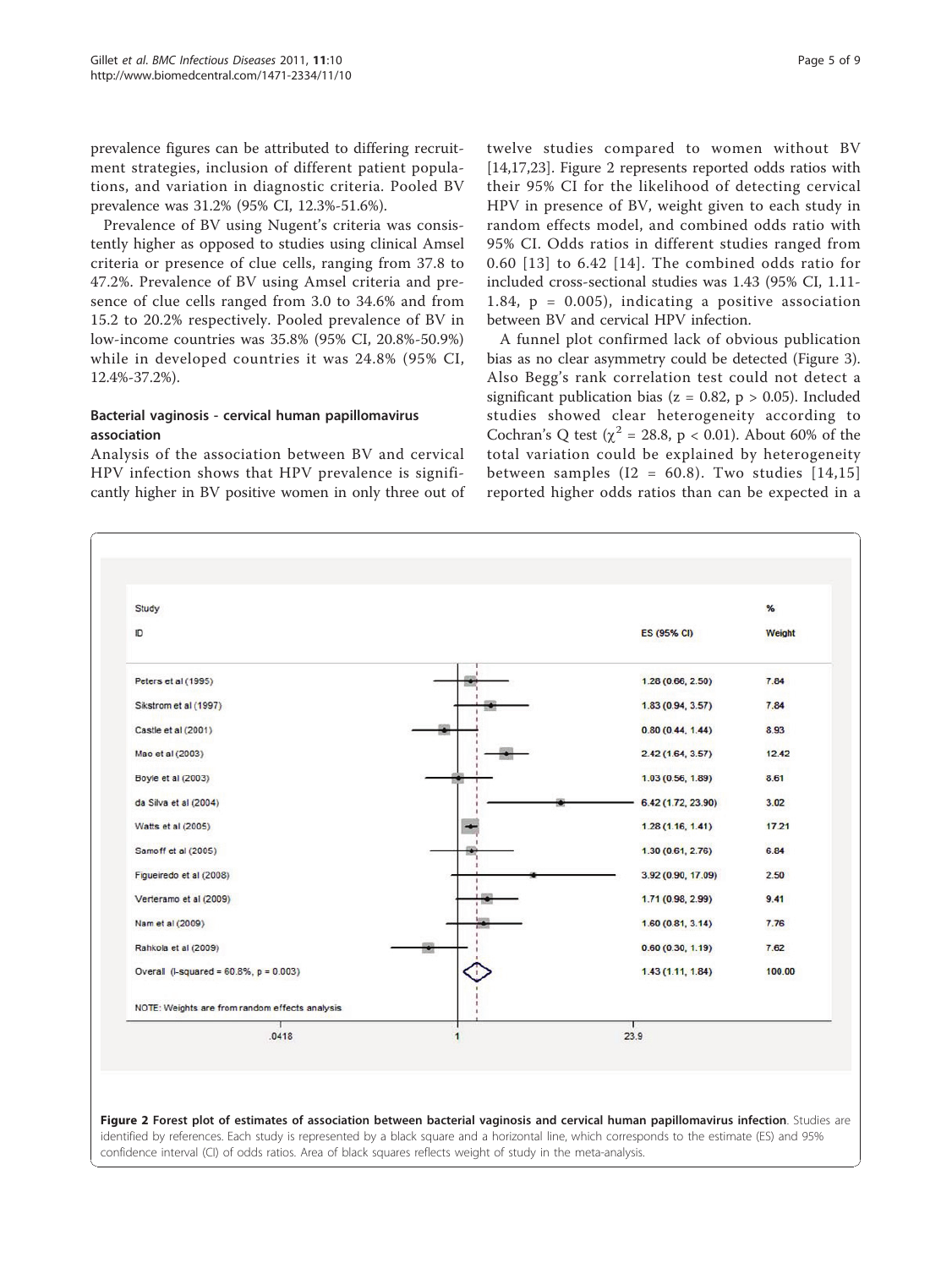homogeneous set of studies (figure [2\)](#page-4-0). Substantial differences in reported odds ratios among other studies form an extra indication for existing heterogeneity.

Cumulative meta-analysis showed that small-study effects are unlikely to have an impact on the combined odds ratio (Figure 4). Studies with the largest standard error on their odds ratio have also a higher combined estimate [\[14](#page-7-0),[15\]](#page-7-0). However, this effect is only visible for two studies. In general, evolution of the combined odds

Study ID ES (95% CI) Figueiredo et al (2008) 3.92 (0.90, 17.09) da Silva et al (2004) 5.16 (1.93, 13.75) Samoff et al (2005)  $2.81(0.98, 8.10)$ Rahkola et al (2009) 1.82 (0.66, 4.99)  $1.68(0.81, 3.47)$ Nam et al (2009) 1.66 (0.94, 2.94) Sikstrom et al (1997) Peters et al (1995)  $1.55(0.97, 2.47)$ Boyle et al (2003)  $1.44(0.96, 2.14)$ Castle et al (2001 1.32 (0.92, 1.90)  $1.35(0.98, 1.88)$ Verteramo et al (2009 Mao et al (2003) 1.48 (1.06, 2.05) Watts et al (2005) 1.43 (1.11, 1.84)  $.0585$  $17.1$ Figure 4 Cumulative meta-analysis to evaluate small-study effect. Studies are ordered according to descending variance on odds ratios. The vertical line indicates the no-association line (OR 1.0). Each study is represented by a horizontal line, corresponding to the OR (or estimates ES) and symmetric 95% CI.

ratio is stable. Moreover, two studies with an odds ratio lower than one are among the smallest in this analysis.

## **Discussion**

To our knowledge, this review and meta-analysis with over 6,000 women is the first systematic evaluation of association between BV and cervical HPV infection. Although BV enhances acquisition of certain STIs, its relationship to cervical HPV infection is still an issue of controversy. Our results show evidence of a positive association between these two very common conditions, with an overall estimated odds ratio of 1.43.

Several hypotheses have been postulated, supporting this association. In BV-negative women, hydrogen peroxide-producing lactobacilli dominate the vaginal microflora and are part of the main defence mechanisms [[1](#page-7-0)]. Loss of these protective micro-organisms and other changes in the vaginal milieu, related to BV, could facilitate survival of other sexually transmitted agents and are risk factors for developing vaginal infections. It is well recognised that BV renders women vulnerable to acquisition of Neisseria gonorrhoeae, Chlamydia trachomatis, HSV-1 and 2, and HIV [[8,9,](#page-7-0)[42\]](#page-8-0). Moreover, BV has been associated with a reduction in vaginal fluid levels of secretory leukocyte protease inhibitor (SLPI), able to block HIV infection in vitro [\[44](#page-8-0)]. It has been documented that BV propagates viral replication and vaginal shedding of HSV, thereby further enhancing spread of this STI [[45\]](#page-8-0).

Another hypothesis proposes that mucin-degrading enzymes are increased in vaginal fluid of women with BV. These enzymes, like sialidases, play a role in degradation of the gel layer coating the cervical epithelium, causing micro-abrasions or alterations of epithelial cells. The team of Briselden demonstrated positivity for sialidases in 84% of BV-positive women [\[46](#page-8-0)]. Such enzymes may promote virulence through destroying the protective mucosa barrier and hence increase susceptibility to cervical HPV infection by facilitating adherence, invasion and eventually incorporation of HPV oncogenes into the genome of cells of the transformation zone. Abnormal vaginal microflora could also be implicated in maintenance of subclinical HPV. Furthermore, changes in cervico-vaginal milieu resulting from co-infections may exert an influence on the natural history of cervical HPV infection.

It is also possible that BV is a cofactor involved in acquisition or reactivation of HPV infection by affecting immunological balance within the cervical tissue as a result of changes in production of factors, such as cytokines (interleukin-1ß, interleukin-10) [\[47](#page-8-0)]. Mucosal immune system activation represents a critical response against microorganisms colonizing the reproductive tract. Neutrophil recruitment and activation is considered the main innate

<span id="page-5-0"></span>

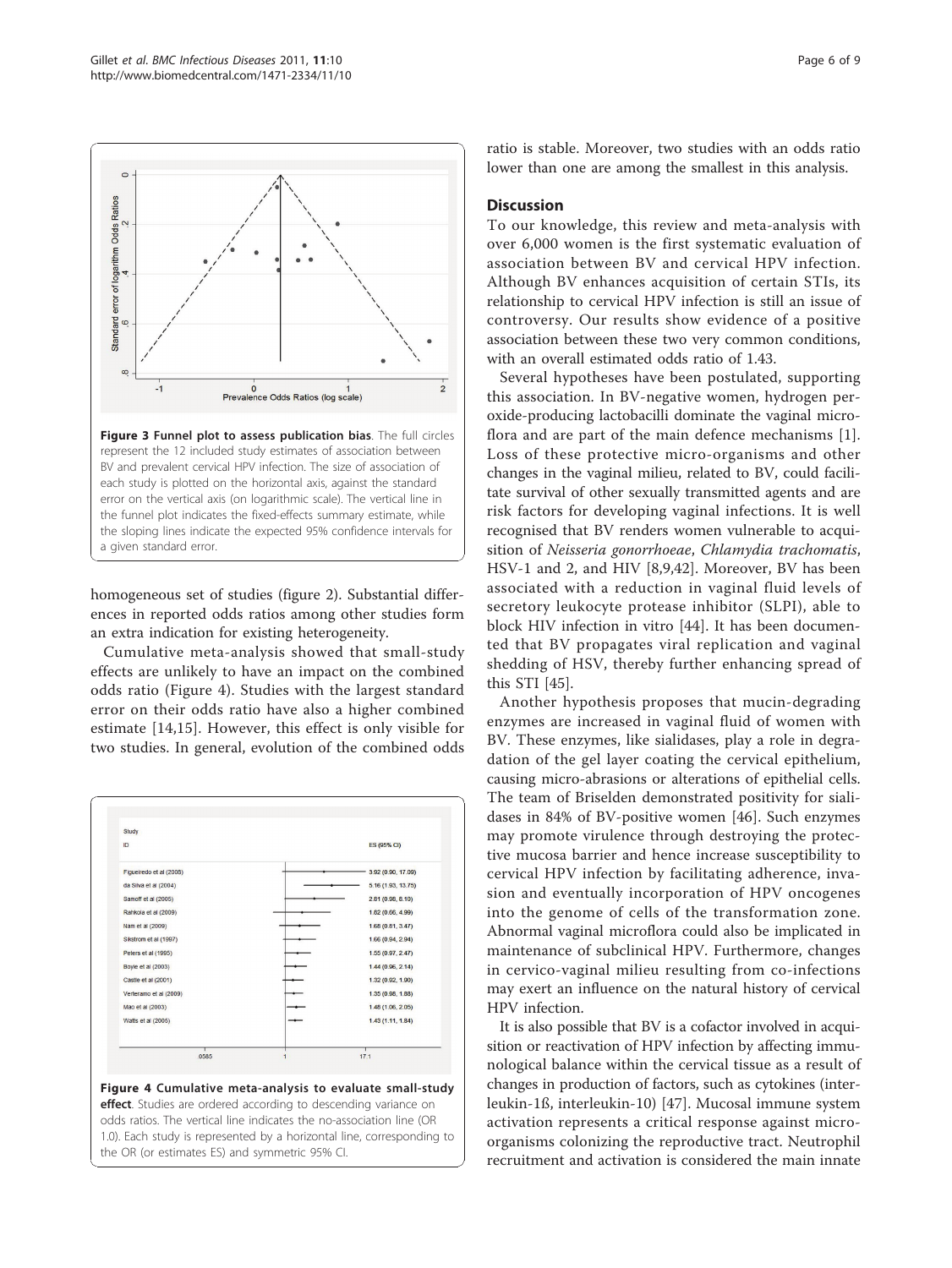immune response against microbial and viral infections of vaginal mucosa [[47\]](#page-8-0). Women harbouring clue cells show no inflammatory signs and neutrophils are typically relatively absent in BV smears subjected to microscopy [\[15](#page-7-0)]. Enzymes produced by anaerobic bacteria involved in the pathogenesis of BV can potentially alter immune signals and promote degradation of host factors, rendering women more susceptible of acquiring HPV.

These results, however, should be interpreted in light of a number of methodological limitations. The analysis suffers from the fact that most included studies had a cross-sectional design, where data on prevalence of BV and HPV infection were gathered simultaneously, instead of over time. Therefore this analysis is liable to reverse causation bias that would result from HPV infected women being more likely to acquire BV. This disadvantage prohibits concluding that BV increases risk of HPV acquisition or that there is a causal relationship. The sequence of infection is unknown and only a follow up study can determine which condition facilitates the other. In an incidence study by Watts et al., BV was significantly associated with detection of new HPV infection at follow-up visit (OR, 1.41; 95% CI 1.25-1.59) [\[17](#page-7-0)]. Association between BV and HPV persisted even after adjustment for number of sexual partners, suggesting that women with BV may be more susceptible for HPV and not simply because of shared risk factors. In contrast, another longitudinal study performed a time-lag analysis to evaluate which condition preceded the other [[23](#page-7-0)]. The result suggested a temporal relationship, where BV was found to occur simultaneously with or after HPV infection, rather than ante-dating acquisition of HPV. Perhaps cervical HPV infection may favour changes in the vaginal milieu that enhances development of BV.

The question remains whether BV and cervical HPV infection are simply related because there is a biologic interaction between them, or because both occur frequently in sexually active women. A positive correlation between BV and HPV might be explained by the fact that sexual risk behaviour and promiscuity are found more often in women with BV than in comparison groups. Role of sexual transmission in causing or promoting BV continues to be a topic of debate, as e.g. highlighted by data in lesbians, who have a high prevalence of BV [[48\]](#page-8-0). Although not considered an STI in its usual sense (e.g. treatment of the sexual partner has no effect on frequency or relapses), the epidemiological profile of BV mirrors an STI [[49](#page-8-0)]. HPV is known to be one of the most common STIs, thus concerns regarding confounding by sexual behaviour certainly remain.

A number of variables are contributing to observed heterogeneity. Most prominent, prevalence of BV varied according to the population studied. Various social habits and ethno-geographical risk factors may explain the wide BV prevalence range observed (3%-47.2%). It is well recognized that prevalence of BV in African women is among the highest worldwide [\[1](#page-7-0)]. This meta-analysis did not include studies conducted in Africa. Considering the high prevalence of BV in this continent, it would be very interesting to evaluate the association between BV and cervical HPV infection in African women, since we may expect a more pronounced effect. Our unpublished data of a cross-sectional study including 820 HIV-negative female sex workers in Mombasa (Kenya) confirms this. In multivariate logistic regression, controlled for other STIs and behavioural characteristics, borderline significance was found between BV and high-risk HPV infection (AOR, 1.72;  $p = 0.06$ ).

Technical biases (e.g. collection of specimen), subjectivity, sensitivity and specificity of diagnostic methods are also attributing to detected heterogeneity. HPV detection methods varied among included studies (e. g. FISH is less sensitive compared to PCR) and also distribution of HPV viral genotypes differed largely. However, high-risk genotypes 16 and 18 present in prophylactic vaccines were (when mentioned) always included.

Further, this meta-analysis was limited to that of published studies, which could have caused publication bias, resulting from tendency to selectively publish results that are statistically significant. However, this had probably little impact as there was no evidence of funnel plot asymmetry. In addition, most studies reported a non-significant effect, which makes publication bias highly unlikely.

Currently available vaccines targeting HPV types 16 and 18, accounting for 70% of cervical cancers worldwide, opened up new avenues in prevention of this important public health problem. If a longitudinal prospective study shows a cause - effect model, than it is clear that greater attention needs to be given to BV in the global fight against HPV infection and women with BV should be considered a priority group for prophylactic vaccination. Cervical screening remains of course a major preventive focus for the cancer control program. If BV is a risk factor for cervical HPV acquisition, it is clear that screening guidelines must adapt and implement a sensitive tool like HPV DNA testing in primary screening in BV-positive women, instead of cytological testing. Closer follow-up of these patients should be considered. Restoring the vaginal microflora should in that case be a promising answer to the high prevalence of HPV infections. Randomized clinical trials to determine effect of BV control measures on HPV acquisition may then be worth considering. In addition to the need to evaluate the potential of BV treatment to prevent HPV acquisition and transmission, a better understanding of its risk factors and determinants of recurrence is required.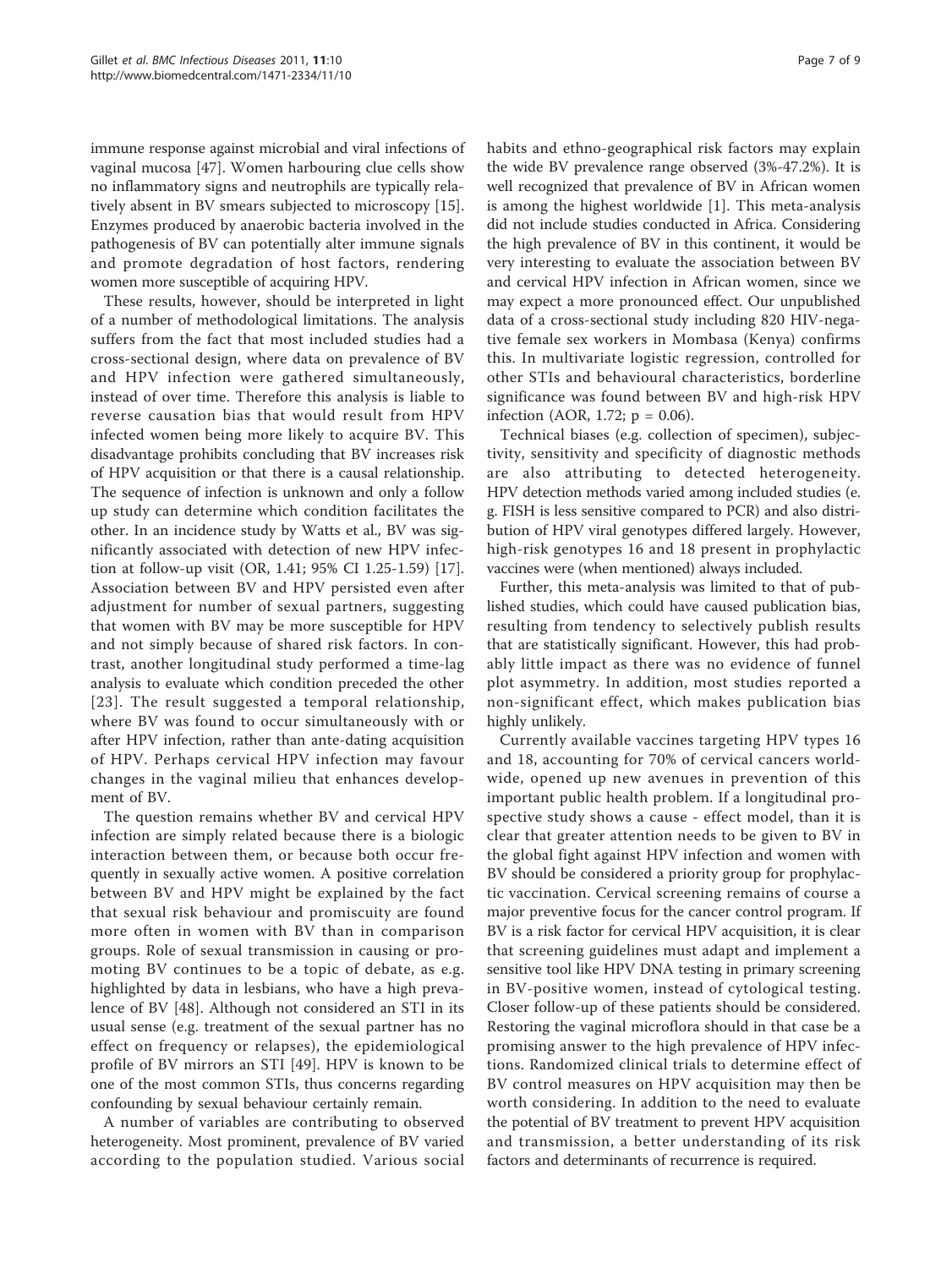## <span id="page-7-0"></span>Conclusion

This meta-analysis suggests a positive association between BV and cervical HPV infection. Considering that these conditions are very common among women worldwide, further research in this field is imperative. More data from prospective studies are needed to accurately evaluate temporal sequence of acquisition of both conditions in any attempt to determine a causal relationship and to identify specific sub-populations with a stronger association between BV and HPV.

#### Acknowledgements

DVB has a post-doctoral fellowship of the Research Foundation - Flanders (FWO). Part of this work was supported by the FWO.

#### Author details

<sup>1</sup>International Centre for Reproductive Health (ICRH), Ghent University, Ghent, Belgium. <sup>2</sup>Department of Gynaecology, Vrije Universiteit Brussel, Brussels, Belgium. <sup>3</sup>Department of Applied mathematics, biometrics and process control, Faculty of Bioscience Engineering, Ghent University, Ghent, .<br>Belgium. <sup>4</sup>Department of Obstetrics and Gynaecology, Ghent University Hospital, Ghent, Belgium.

#### Authors' contributions

DVB and MT created the concept and design of this study. EG and DVB were responsible for literature search and extraction of data. JM carried out the statistical analysis. EG and DVB drafted the manuscript, which was critically revised and edited by HV, CB, PDS and MT. All authors read and approved the final manuscript.

#### Competing interests

The authors declare that they have no competing interests.

#### Received: 7 May 2010 Accepted: 11 January 2011 Published: 11 January 2011

#### References

- 1. Morris M, Nicoll A, Simms I, et al: [Bacterial vaginosis: a public health](http://www.ncbi.nlm.nih.gov/pubmed/11368127?dopt=Abstract) [review.](http://www.ncbi.nlm.nih.gov/pubmed/11368127?dopt=Abstract) BJOG 2001, 108:439-450.
- 2. Livengood CH: [Bacterial vaginosis: an overview for 2009.](http://www.ncbi.nlm.nih.gov/pubmed/19399292?dopt=Abstract) Rev Obstet Gynecol 2009, 2:28-37.
- 3. Verstraelen H, Verhelst R: [Bacterial vaginosis: an update on diagnosis and](http://www.ncbi.nlm.nih.gov/pubmed/19883331?dopt=Abstract) [treatment.](http://www.ncbi.nlm.nih.gov/pubmed/19883331?dopt=Abstract) Expert Rev Anti Infect Ther 2009, 7:1109-1124.
- 4. Cherpes TL, Hillier SL, Meyn LA, et al: [A delicate balance: risk factors](http://www.ncbi.nlm.nih.gov/pubmed/17989585?dopt=Abstract) [for acquisition of bacterial vaginosis include sexual activity, absence](http://www.ncbi.nlm.nih.gov/pubmed/17989585?dopt=Abstract) [of hydrogen peroxide-producing lactobacilli, black race, and](http://www.ncbi.nlm.nih.gov/pubmed/17989585?dopt=Abstract) [positive herpes simplex virus type 2 serology.](http://www.ncbi.nlm.nih.gov/pubmed/17989585?dopt=Abstract) Sex Transm Dis 2008, 35:78-83.
- Fethers KA, Fairley CK, Hocking JS, et al: [Sexual risk factors and bacterial](http://www.ncbi.nlm.nih.gov/pubmed/18947329?dopt=Abstract) [vaginosis: a systematic review and meta-analysis.](http://www.ncbi.nlm.nih.gov/pubmed/18947329?dopt=Abstract) Clin Infect Dis 2008, 47:1426-1435.
- 6. Sweet RL: [Gynecologic conditions and bacterial vaginosis: implications](http://www.ncbi.nlm.nih.gov/pubmed/10968604?dopt=Abstract) [for the non-pregnant patient.](http://www.ncbi.nlm.nih.gov/pubmed/10968604?dopt=Abstract) Infect Dis Obstet Gynecol 2000, 8:184-190.
- 7. Ugwumadu AH: [Bacterial vaginosis in pregnancy.](http://www.ncbi.nlm.nih.gov/pubmed/11914687?dopt=Abstract) Curr Opin Obstet Gynecol 2002, 14:115-118.
- Atashili J, Poole C, Ndumbe PM, et al: [Bacterial vaginosis and HIV](http://www.ncbi.nlm.nih.gov/pubmed/18614873?dopt=Abstract) [acquisition: a meta-analysis of published studies.](http://www.ncbi.nlm.nih.gov/pubmed/18614873?dopt=Abstract) AIDS 2008, 22:1493-1501.
- Wiesenfeld HC, Hillier SL, Krohn MA, et al: [Bacterial vaginosis is a strong](http://www.ncbi.nlm.nih.gov/pubmed/12594649?dopt=Abstract) [predictor of Neisseria gonorrhoeae and Chlamydia trachomatis infection.](http://www.ncbi.nlm.nih.gov/pubmed/12594649?dopt=Abstract) Clin Infect Dis 2003, 36:663-668.
- 10. Koshiol J, Lindsay L, Pimenta JM, et al: [Persistent human papillomavirus](http://www.ncbi.nlm.nih.gov/pubmed/18483125?dopt=Abstract) [infection and cervical neoplasia: a systematic review and meta-analysis.](http://www.ncbi.nlm.nih.gov/pubmed/18483125?dopt=Abstract) Am J Epidemiol 2008, 168:123-137.
- 11. Castellsague X: [Natural history and epidemiology of HPV infection and](http://www.ncbi.nlm.nih.gov/pubmed/18760711?dopt=Abstract) [cervical cancer.](http://www.ncbi.nlm.nih.gov/pubmed/18760711?dopt=Abstract) Gynecol Oncol 2008, 110:S4-7.
- 12. Huh WK: [Human papillomavirus infection: a concise review of natural](http://www.ncbi.nlm.nih.gov/pubmed/19546771?dopt=Abstract) [history.](http://www.ncbi.nlm.nih.gov/pubmed/19546771?dopt=Abstract) Obstet Gynecol 2009, 114:139-143.
- 13. Rahkola P, Mikkola TS, Ylikorkala O, et al: [Association between high risk](http://www.ncbi.nlm.nih.gov/pubmed/19481240?dopt=Abstract) [papillomavirus DNA and nitric oxide release in the human uterine](http://www.ncbi.nlm.nih.gov/pubmed/19481240?dopt=Abstract) [cervix.](http://www.ncbi.nlm.nih.gov/pubmed/19481240?dopt=Abstract) Gynecol Oncol 2009, 114:323-326.
- 14. da Silva CS, Adad SJ, Hazarabedian de Souza MA, et al: [Increased](http://www.ncbi.nlm.nih.gov/pubmed/15256825?dopt=Abstract) [frequency of bacterial vaginosis and Chlamydia trachomatis in pregnant](http://www.ncbi.nlm.nih.gov/pubmed/15256825?dopt=Abstract) [women with human papillomavirus infection.](http://www.ncbi.nlm.nih.gov/pubmed/15256825?dopt=Abstract) Gynecol Obstet Invest 2004, 58:189-193.
- 15. Figueiredo PG, Sarian LO, Tambascia JK, et al: [Increased detection of clue](http://www.ncbi.nlm.nih.gov/pubmed/18773440?dopt=Abstract) [cells in smears from cervical intraepithelial lesions with reduced](http://www.ncbi.nlm.nih.gov/pubmed/18773440?dopt=Abstract) [expression of COX-2.](http://www.ncbi.nlm.nih.gov/pubmed/18773440?dopt=Abstract) Diagn Cytopathol 2008, 36:705-709.
- 16. Stroup DF, Berlin JA, Morton SC, et al: [Meta-analysis of observational](http://www.ncbi.nlm.nih.gov/pubmed/10789670?dopt=Abstract) [studies in epidemiology: a proposal for reporting. Meta-analysis Of](http://www.ncbi.nlm.nih.gov/pubmed/10789670?dopt=Abstract) [Observational Studies in Epidemiology \(MOOSE\) group.](http://www.ncbi.nlm.nih.gov/pubmed/10789670?dopt=Abstract) JAMA 2000, 283:2008-2012.
- 17. Watts DH, Fazzari M, Minkoff H, et al: [Effects of bacterial vaginosis and](http://www.ncbi.nlm.nih.gov/pubmed/15747249?dopt=Abstract) [other genital infections on the natural history of human papillomavirus](http://www.ncbi.nlm.nih.gov/pubmed/15747249?dopt=Abstract) [infection in HIV-1-infected and high-risk HIV-1-uninfected women.](http://www.ncbi.nlm.nih.gov/pubmed/15747249?dopt=Abstract) J Infect Dis 2005, 191:1129-1139.
- 18. Peters N, Van Leeuwen AM, Pieters WJ, et al: [Bacterial vaginosis is not](http://www.ncbi.nlm.nih.gov/pubmed/7502183?dopt=Abstract) [important in the etiology of cervical neoplasia: a survey on women with](http://www.ncbi.nlm.nih.gov/pubmed/7502183?dopt=Abstract) [dyskaryotic smears.](http://www.ncbi.nlm.nih.gov/pubmed/7502183?dopt=Abstract) Sex Transm Dis 1995, 22:296-302.
- 19. Discacciati MG, Simoes JA, Amaral RG, et al: [Presence of 20% or more clue](http://www.ncbi.nlm.nih.gov/pubmed/16544334?dopt=Abstract) [cells: an accurate criterion for the diagnosis of bacterial vaginosis in](http://www.ncbi.nlm.nih.gov/pubmed/16544334?dopt=Abstract) [Papanicolaou cervical smears.](http://www.ncbi.nlm.nih.gov/pubmed/16544334?dopt=Abstract) Diagn Cytopathol 2006, 34:272-276.
- 20. Sikstrom B, Hellberg D, Nilsson S, et al: [Gynecological symptoms and](http://www.ncbi.nlm.nih.gov/pubmed/9015700?dopt=Abstract) [vaginal wet smear findings in women with cervical human](http://www.ncbi.nlm.nih.gov/pubmed/9015700?dopt=Abstract) [papillomavirus infection.](http://www.ncbi.nlm.nih.gov/pubmed/9015700?dopt=Abstract) Gynecol Obstet Invest 1997, 43:49-52.
- 21. Castle PE, Hillier SL, Rabe LK, et al: [An association of cervical inflammation](http://www.ncbi.nlm.nih.gov/pubmed/11588127?dopt=Abstract) [with high-grade cervical neoplasia in women infected with oncogenic](http://www.ncbi.nlm.nih.gov/pubmed/11588127?dopt=Abstract) [human papillomavirus \(HPV\).](http://www.ncbi.nlm.nih.gov/pubmed/11588127?dopt=Abstract) Cancer Epidemiol Biomarkers Prev 2001, 10:1021-1027.
- 22. Boyle DC, Barton SE, Uthayakumar S, et al: [Is bacterial vaginosis associated](http://www.ncbi.nlm.nih.gov/pubmed/12657117?dopt=Abstract) [with cervical intraepithelial neoplasia?](http://www.ncbi.nlm.nih.gov/pubmed/12657117?dopt=Abstract) Int J Gynecol Cancer 2003, 13:159-163.
- 23. Mao C, Hughes JP, Kiviat N, et al: [Clinical findings among young women](http://www.ncbi.nlm.nih.gov/pubmed/12634640?dopt=Abstract) [with genital human papillomavirus infection.](http://www.ncbi.nlm.nih.gov/pubmed/12634640?dopt=Abstract) American Journal of Obstetrics and Gynecology 2003, 188:677-684.
- 24. Samoff E, Koumans EH, Markowitz LE, et al: [Association of Chlamydia](http://www.ncbi.nlm.nih.gov/pubmed/16120706?dopt=Abstract) [trachomatis with persistence of high-risk types of human papillomavirus](http://www.ncbi.nlm.nih.gov/pubmed/16120706?dopt=Abstract) [in a cohort of female adolescents.](http://www.ncbi.nlm.nih.gov/pubmed/16120706?dopt=Abstract) Am J Epidemiol 2005, 162:668-675.
- 25. Nam KH, Kim YT, Kim SR, et al: [Association between bacterial vaginosis](http://www.ncbi.nlm.nih.gov/pubmed/19471662?dopt=Abstract) [and cervical intraepithelial neoplasia.](http://www.ncbi.nlm.nih.gov/pubmed/19471662?dopt=Abstract) J Gynecol Oncol 2009, 20:39-43.
- 26. Verteramo R, Pierangeli A, Mancini E, et al: [Human Papillomaviruses and](http://www.ncbi.nlm.nih.gov/pubmed/19216747?dopt=Abstract) [genital co-infections in gynaecological outpatients.](http://www.ncbi.nlm.nih.gov/pubmed/19216747?dopt=Abstract) Bmc Infectious Diseases 2009, 9.
- 27. Sterne J: Meta-analysis in Stata: an updated collection from the Stata Journal. College Station TX: Stata Press; 2009.
- 28. DerSimonian R, Laird N: [Meta-analysis in clinical trials.](http://www.ncbi.nlm.nih.gov/pubmed/3802833?dopt=Abstract) Control Clin Trials 1986, 7:177-188.
- 29. Egger M, Davey Smith G, Schneider M, et al: [Bias in meta-analysis](http://www.ncbi.nlm.nih.gov/pubmed/9310563?dopt=Abstract) [detected by a simple, graphical test.](http://www.ncbi.nlm.nih.gov/pubmed/9310563?dopt=Abstract) BMJ 1997, 315:629-634.
- 30. Begg CB, Mazumdar M: [Operating characteristics of a rank correlation](http://www.ncbi.nlm.nih.gov/pubmed/7786990?dopt=Abstract) [test for publication bias.](http://www.ncbi.nlm.nih.gov/pubmed/7786990?dopt=Abstract) Biometrics 1994, 50:1088-1101.
- 31. Cochran W: The combination of estimates from different experiments. Biometrics 1954, 10:101-129.
- 32. Higgins JP, Thompson SG: [Quantifying heterogeneity in a meta-analysis.](http://www.ncbi.nlm.nih.gov/pubmed/12111919?dopt=Abstract) Stat Med 2002, 21:1539-1558.
- 33. Verbruggen BS, Boon ME, Boon LM: [Dysbacteriosis and squamous \(pre\)](http://www.ncbi.nlm.nih.gov/pubmed/16604556?dopt=Abstract) [neoplasia of immigrants and Dutch women as established in](http://www.ncbi.nlm.nih.gov/pubmed/16604556?dopt=Abstract) [population-based cervical screening.](http://www.ncbi.nlm.nih.gov/pubmed/16604556?dopt=Abstract) Diagn Cytopathol 2006, 34:377-381.
- 34. Engberts MK, Verbruggen BS, Boon ME, et al: [Candida and dysbacteriosis:](http://www.ncbi.nlm.nih.gov/pubmed/17823916?dopt=Abstract) [a cytologic, population-based study of 100,605 asymptomatic women](http://www.ncbi.nlm.nih.gov/pubmed/17823916?dopt=Abstract) [concerning cervical carcinogenesis.](http://www.ncbi.nlm.nih.gov/pubmed/17823916?dopt=Abstract) Cancer 2007, 111:269-274.
- 35. Campos AC, Freitas-Junior R, Ribeiro LF, et al: [Prevalence of vulvovaginitis](http://www.ncbi.nlm.nih.gov/pubmed/19274321?dopt=Abstract) [and bacterial vaginosis in patients with koilocytosis.](http://www.ncbi.nlm.nih.gov/pubmed/19274321?dopt=Abstract) Sao Paulo Med J 2008, 126:333-336.
- 36. Roeters AM, Boon ME, van Haaften M, et al: Inflammatory events as detected in cervical smears and squamous intraepithelial lesions. Diagn Cytopathol 2009, 38:85-93.